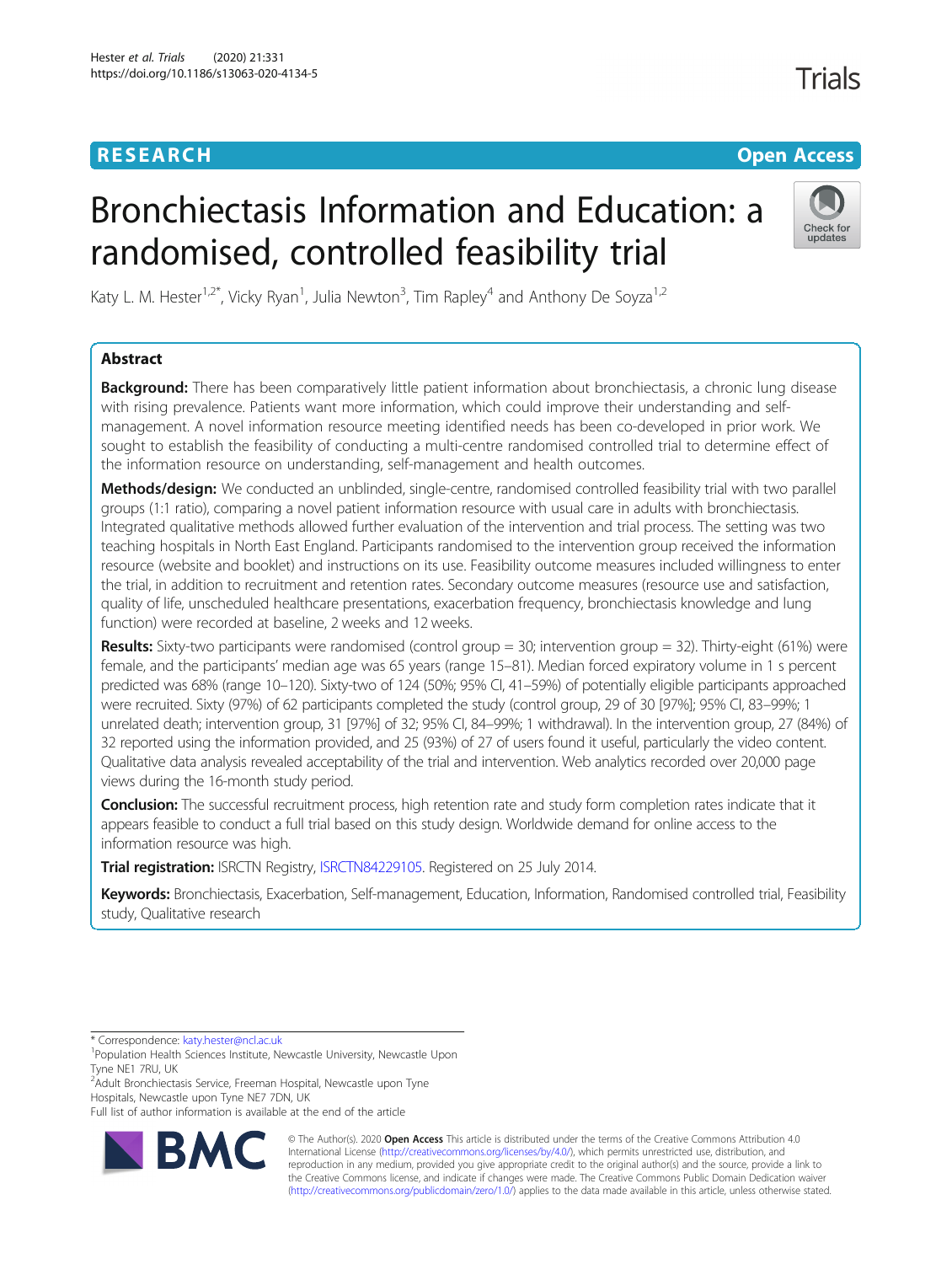#### Background

Bronchiectasis is a chronic lung condition of increasing worldwide prevalence  $[1-3]$  $[1-3]$  $[1-3]$  $[1-3]$ . In the United Kingdom, for example, prevalence is between 43.4/100,000 in those aged 18–30 and 1239.7/100,000 in those aged 70–79 [\[1\]](#page-11-0). In addition, there is evidence that up to 50% of patients with chronic obstructive pulmonary disease (COPD) have coexistent bronchiectasis [\[4,](#page-11-0) [5](#page-11-0)], and as such, case finding of bronchiectasis is likely to rise further. This rising prevalence presents a large burden to healthcare service providers [[6](#page-11-0), [7](#page-11-0)]. The nature of bronchiectasis, with dilated bronchi leading to symptoms of breathlessness, chronic productive cough and intermittent infective exacerbations, presents a significant burden to patients and their families. Patients often have recurrent, costly hospital admissions; a poorer quality of life [\[8,](#page-11-0) [9\]](#page-11-0); and clinically significant fatigue [\[10](#page-11-0), [11](#page-11-0)].

Current treatments for bronchiectasis include oral, inhaled or intravenous antibiotics; mucolytics; and physiotherapy [[12](#page-11-0)]. Timely recognition of symptoms and improved management of infections could lead to increased disease stability in bronchiectasis and consequent improvements in health outcomes. Responding appropriately to symptoms of exacerbation and maintenance treatments such as chest clearance techniques may prevent deterioration and reduce admissions. Understanding the importance of complex treatment regimens can be challenging for patients; yet, poor adherence to treatments, such as inhaled antibiotics, has been shown to worsen outcomes and exacerbation rates [[13](#page-11-0), [14](#page-11-0)]. It follows, therefore, that patient self-care could make a significant impact on healthcare service use. To enable patients to self-care, access to accurate information about their condition is required. Such information could empower patients to recognise changes, respond to them and understand how their self-management could potentially alter their prognosis. The British Thoracic Society (BTS) guidelines for management of bronchiectasis recommend education of patients within their management plan [\[12\]](#page-11-0). The BTS provides a brief self-management tool for patients with bronchiectasis that is available to download. There is relatively little information produced for patients with bronchiectasis [[15\]](#page-11-0).

The evidence that patients with health issues want to be able to access health information and that it can influence patient outcomes is long-standing [[16](#page-12-0)–[19\]](#page-12-0). Specifically, in bronchiectasis, patients report feeling more confident with managing their condition following information and education about their treatment [\[20\]](#page-12-0), and lack of information has been highlighted as one of the major barriers to self-management [\[21\]](#page-12-0). In addition, patients with bronchiectasis have described a lack of trustworthy information available to them beyond that obtained in the clinic and acknowledge the role of patient information in developing the skills and confidence to live with and manage their condition [[22](#page-12-0), [23\]](#page-12-0).

A prior qualitative study used in-depth interviews to identify unmet information needs and priorities for an information resource [\[24](#page-12-0), [25\]](#page-12-0). Using the themes and needs identified during analysis of these interviews, a novel patient information resource has been codeveloped [[26](#page-12-0)]. The content and format of the resource are based on the findings of the interviews and subsequent focus groups with patients and carers to refine the intervention. A definitive, multi-centre trial using this novel resource as an intervention would aim to ascertain if the provision of such patient-focussed information and education can improve health outcomes in bronchiectasis. The rationale for this feasibility study prior to a definitive trial was to assess whether the proposed design for the trial is practicable and would allow the proposed outcomes to be measured. In addition, the feasibility study allowed the intervention to be further evaluated using both quantitative and qualitative approaches.

#### **Objectives**

The primary objective of the BRIEF (BRonchiectasis Information and Education Feasibility) study was to determine the feasibility of conducting a definitive RCT based on this trial design and establish the need for any refinements to the design or conduct of that trial. The secondary objectives of the trial were to assess and further refine the patient information resources and collect information on patient preferences. The objectives of a potential future definitive trial would be to evaluate whether provision of a patient-focussed information and education resource can improve patient understanding, self-management and health outcomes in bronchiectasis.

#### Methods and design: participants, interventions and outcomes

The BRIEF study was an unblinded, single-centre, randomised controlled feasibility trial with two parallel groups, comparing a novel patient information resource with usual care in bronchiectasis. The full study protocol has previously been published, and no changes were made to the methods after trial commencement [\[27](#page-12-0)]. Study duration for each participant was 12 weeks from study entry date, with study visits at baseline, week 2 and week 12. Three postal record sheets were also completed during this time.

The study took place in the Newcastle upon Tyne Hospitals NHS Foundation Trust, Newcastle upon Tyne, UK. This consists of two teaching hospital sites: the Freeman Hospital and the Royal Victoria Infirmary. Study visits all took place within the Freeman Hospital. Participants were recruited from either hospital site.

Potential participants were identified by case note review and attendance at outpatient clinics and were given or sent a letter of invitation to the study and a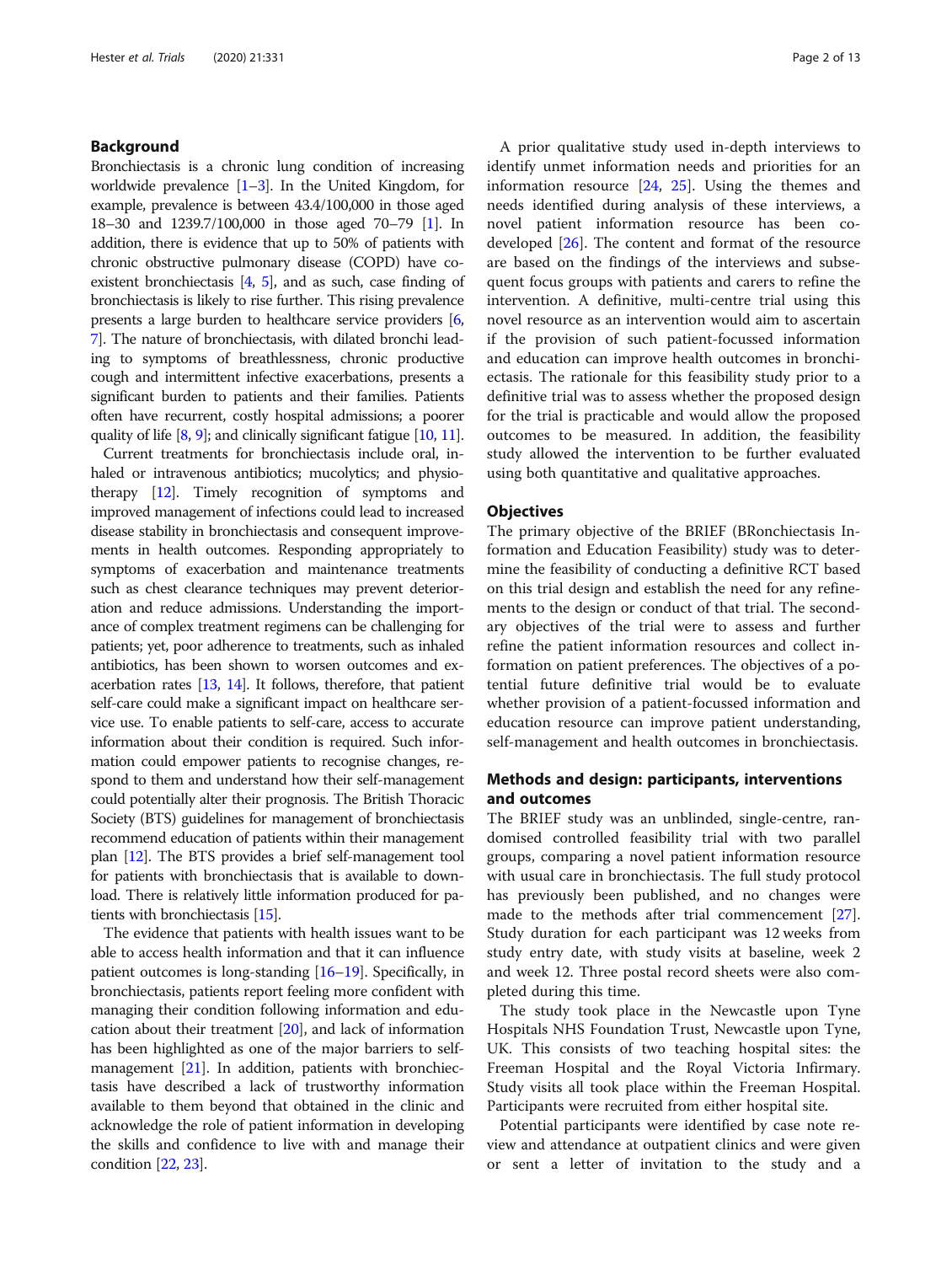participant information sheet. Written informed consent was obtained from willing participants. Participants could withdraw consent at any point with no effect on usual care. At the end of the study, some participants were invited to attend a focus group about their experience. Participants invited to attend the focus group were sampled purposively. The aim was to form a group that included participants of differing backgrounds and time since diagnosis, some from the control and some from the intervention group, and those who had differing preferences in terms of format of resource used. Involvement in the focus group, however, was an optional extra, and as such, a pragmatic approach had to be taken. Participants agreeing to take part in the focus group were invited to bring along their 'carer' (e.g., partner or family member), who was then sent the appropriate information sheet to consider whether they would like to take part. Additional information sheets and consent forms were produced for 'carer' participants.

To be eligible for study inclusion, participants had to have capacity to provide written informed consent, be aged 18 years or over, have a clinical and radiological diagnosis of bronchiectasis, and be able to use the English language. Exclusion criteria included having participated in the preceding Bronchiectasis Information and Education study, cognitive impairment, and being unable to use the English language.

#### Study intervention

At the baseline visit, participants randomised to the intervention received the patient information resource: an overview booklet and website (password required for website access to [www.bronchiectasis.me](http://www.bronchiectasis.me) during study period). Verbal and written access instructions were given by appropriate members of the research team. Participants had access to the intervention for the duration of the study. Participants were encouraged to use the resource and to allow their families or carers to use them also. For those who did not wish to or were unable to access the website, participation using a PDF version of the information contained within the website was offered. This enabled viewing of all information except the video clips. Those in the usual care arm did not receive any additional information but were free to obtain any information routinely acquired during their usual contacts with their healthcare team or their own information seeking. At study completion, those randomised to the intervention group were allowed continued access to the resource. Those in the control group were offered access to the resource following completion of their study period. Any uptake of the resource following study completion did not form part of data collection. Any participant could choose to leave the study at any point with no effect on usual care.

#### Outcome measures

The primary outcome measures for the BRIEF study were those measuring feasibility. These included participants' willingness to enter the trial, recruitment rate, acceptability of study design and completion of required study forms and visits as per protocol. Secondary outcome measures included the measures used to evaluate the information resource and the measures that would be used within a definitive trial to assess impact of the intervention upon health-related outcomes. For the purposes of this feasibility study, these measures contributed to the assessment of completion of study forms by participants and the resource evaluation process. Measures included the bronchiectasis knowledge questionnaire (BKQ) (Additional file [3](#page-11-0)); the Resource Satisfaction Questionnaire (RSQ) (Additional file [1\)](#page-11-0); and validated questionnaires such as Quality of Life–Bronchiectasis (QOL-B), Hospital Anxiety and Depression Scale (HADS), Fatigue Impact Scale (FIS), and 5-Level Euro-Qol 5-dimension quality of life scale (EQ-5D-5L). The number of unscheduled presentations, exacerbation rate and forced expiratory volume in 1 s  $(FEV_1)$  could potentially be used in a future full trial as a representation of the patients' ability to self-manage their condition. Health-related quality of life (HRQOL) measures were also felt to be important to include in a future definitive trial and were therefore recorded in this study. A recent review of their use in bronchiectasis has shown that they have good validity and repeatability. Specifically, QOL-B and St George's Respiratory Questionnaire were identified as having good psychometric properties, and QOL-B is the only disease-specific HRQOL questionnaire available for bronchiectasis [[28\]](#page-12-0). Full details are included in the pre-published study protocol [\[27\]](#page-12-0).

Outcome measures were recorded at baseline (day 0) and then at 2 weeks (i.e., shortly after initial viewing of information in order to facilitate obtaining first opinions) and 12 weeks after recruitment. This was done during participant visits that took less than 1 h each. Visit 2 could be conducted via telephone. Participants were additionally asked to complete three postal record sheets (weeks 4, 8 and 12), enabling identification of episodes of change in symptoms and information resource use.

In addition, at the end of the study, participants (and their carers) were invited to a focus group to discuss both the resource itself and the trial process. Whilst the trial was running, the website use was also monitored using basic analytics to determine page views, navigation through the site and attempts at access from those outside of the study.

#### Sample size

Sample size was 70, with a minimum of 30 being randomised to each arm. This was based on previous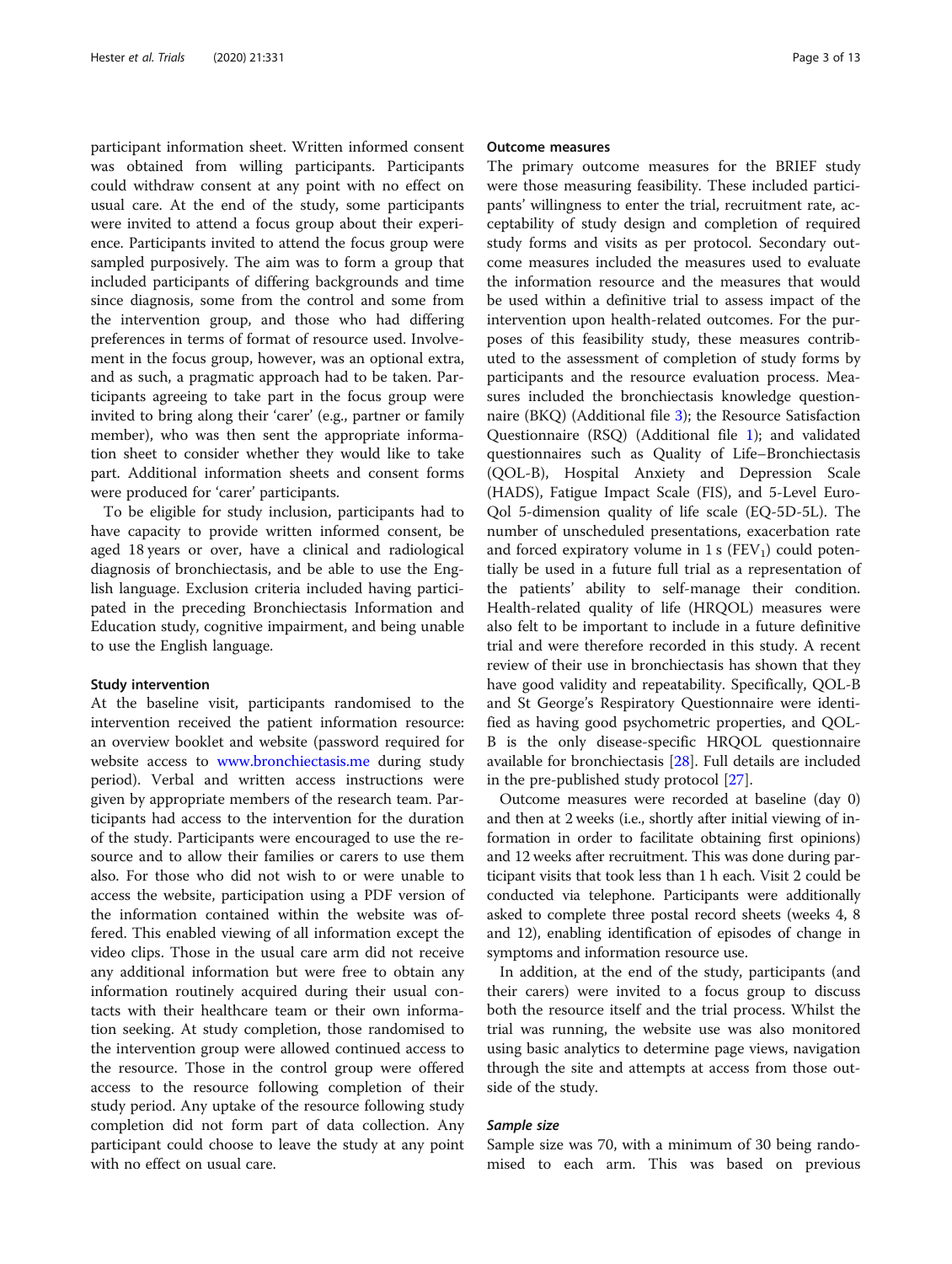recommendations for good practice in feasibility studies [[29\]](#page-12-0); no formal power calculations were carried out. Up to ten 'carer' participants were anticipated to be recruited for the end of study focus group, as described above.

It was estimated that 24 months would be adequate time to recruit 70 participants to this study, based on a clinic attendance of approximately 60 per month with an estimate of 50% of participants approached who were willing and able to enter. Seventy participants recruited from among approximately 140 participants approached would correspond to a 95% CI for the recruitment rate of 41–59% (an acceptable width of  $\pm$  9%). We expected low attrition rates based on previous work and our prior experience in this field. There was a 3-month additional period planned for follow-up of the last recruited participants and time beyond for the focus group and analysis.

#### Randomisation

Participants were randomised to intervention or control groups in a 1:1 ratio, using variable length random permuted blocks within strata. Because there was a female preponderance within the potential study population and the effect of gender on outcomes was uncertain, randomisation was stratified by gender. The randomisation allocation schedule was generated by a statistician with no other involvement in the study. Randomisation was performed by the Chief Investigator at site, or by an individual with delegated authority, using a secure, password-protected, web-based system administered by Newcastle Clinical Trials Unit. Blinding was not feasible for this study for participants or the research team conducting the study visits, owing to the nature of the intervention.

#### Statistical methods

Analyses were carried out according to a pre-defined statistical analysis plan (SAP). Analyses were based on the intention-to-treat (ITT) principle with analysis groups based on the groups allocated at randomisation, with all randomised participants being included in the analyses. The analyses of the data collected were descriptive, and no formal statistical testing was performed. For the feasibility objectives 95% CIs have been reported [[30](#page-12-0), [31\]](#page-12-0). Validated questionnaires were scored using the scoring algorithm provided; pre-determined rules for missing data were followed. For those questionnaires that were either unvalidated or had no pre-defined rules for dealing with missing data, missing data points were treated as such. The extent of missing data was assessed and reported, and analyses of outcomes at follow-up time points were carried out on a complete-case basis. Rates were calculated as defined. At baseline and by intervention group, the distribution of all numerical variables was examined graphically and summarised by the median and range. Baseline categorical variables were tabulated, and percentages reported. The changes from baseline to 2 weeks and baseline to 12 weeks, for all validated health-related and quality of life outcomes, have been reported as means and SDs, the purpose being to inform the design of any future definitive trials (Table [3](#page-7-0)). No inferential analyses have been performed, because the study was not powered to do so. Not all the analyses proposed in the published protocol paper [[27\]](#page-12-0) were included in the SAP. For the secondary outcomes, CIs for the estimated difference in the change from baseline between intervention groups have not been reported. Statistical analyses were performed using IBM SPSS Statistics version 22.0 software (IBM Corp., Armonk, NY, USA).

The focus group conducted at the end of the study explored the experiences of participants and their carers. Topics covered both their views on the resource and their views on the trial itself. A thematic analysis approach was taken  $[32-34]$  $[32-34]$  $[32-34]$ . The group discussion was audio-recorded and transcribed verbatim, and transcripts were used to read, re-read and confirm issues identified during the focus group. Feedback themes were identified, summarised and reported.

#### Results

#### Participant recruitment and flow

Overall, 62 participants were randomised. Recruitment took place over a 16-month period (10th June 2014 through 23rd September 2015), with a participant recruitment rate of 3.9/month. Of the 124 potentially eligible participants approached, 44 declined participation (35%), 15 were uncontactable after attempts to re-contact following receipt of the participant information sheet (12%), and 3 were ineligible (2%). Overall 62 of 124 (50%; 95% CI, 41–59%) of those approached were willing and eligible to enter the study. There were two serious adverse events unrelated to the study, including one death. Two withdrawals from the study were made (one change in personal circumstance, one death). The Consolidated Standards of Reporting Trials (CONSORT) diagram further details participant flow through the study (Fig. [1](#page-4-0)). The ITT analysis set included all randomised participants  $(N = 62)$ . The study 'completers' analysis set included all randomised participants, retaining participants in their randomised allocation groups, who attended their final study visit at 12 weeks post-randomisation ( $n = 60$ ) and was used for analyses of change data.

#### Baseline characteristics

Demographic and clinical baseline characteristics were compared across treatment groups descriptively. For these baseline study entry characteristics, data for all participants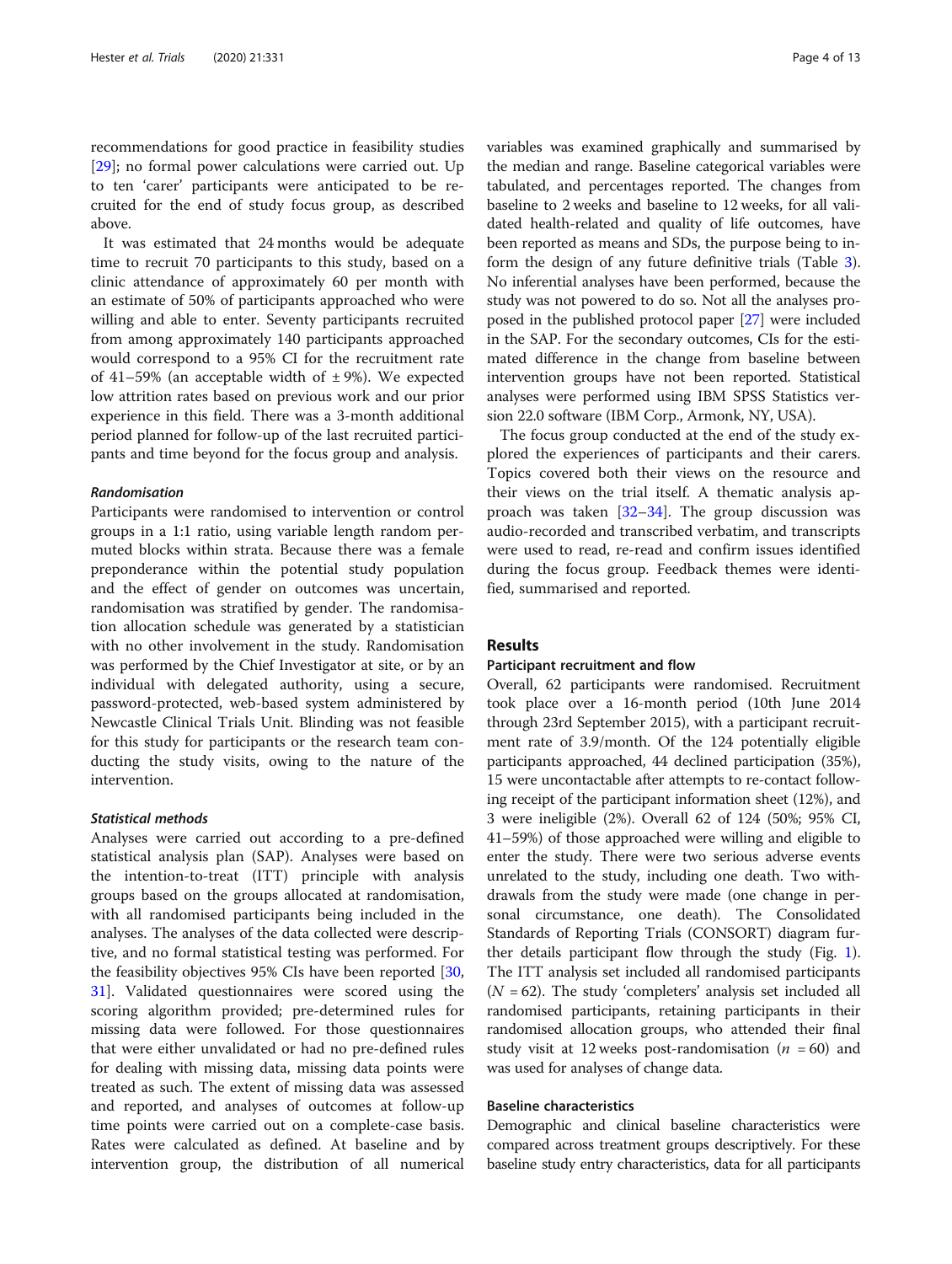<span id="page-4-0"></span>

were included (ITT analysis set;  $N = 62$ ). To describe the population at baseline, features characterising individuals (e.g., age, gender), the nature of their disease (e.g., lung function, severity scores {Bronchiectasis Severity Index [[35](#page-12-0)], time since diagnosis, microbiology), and information seeking were recorded (Table [1\)](#page-5-0). Overall more women were recruited than men, which had been anticipated in keeping with the patient demographic. There were approximately equivalent male-to-female ratios in each group. Median age was 65 in both groups. Median  $FEV<sub>1</sub>$  percent predicted values were 75% in the intervention group and 67% in the control group. Most characteristics at baseline were approximately balanced between randomised groups; descriptively, there were more participants in the intervention group who had had bronchiectasis for more than 10 years (17 of 32 [53%] versus 9 of 30 [30%]). The numbers of those who had a relatively new diagnosis  $($  1 year) were more even (6 of 30 [20%] in the control group versus 6 of 32 [18%] in the intervention group). The number of patients attending a specialist bronchiectasis clinic formed the majority in both groups.

#### Feasibility outcome measures

Sixty-two of 124 (50%; 95% CI, 41–59%) potentially eligible participants were consented and entered the study. A projected participant recruitment rate of two or three per month was surpassed, with an actual recruitment rate of 3.9/month.

Study completion rates were recorded as a measure of acceptability of the trial design to participants, which formed part of the assessment of feasibility. Two participants did not complete the study (one death in the control arm; one lost to follow-up in the intervention arm). There were therefore 60 (97%) of 62 participants in the 'completers' analysis set (Table [2](#page-6-0)). In the study completers group, all participants completed the three required study visits as per protocol.

For the purposes of determining feasibility, the completion rates of all questionnaires and lung function tests were examined. Summaries of complete cases for both validated and unvalidated questionnaires and lung function were tabulated (Additional file [4\)](#page-11-0). The majority of questionnaires had 100% completion rate. QOL-B treatment burden does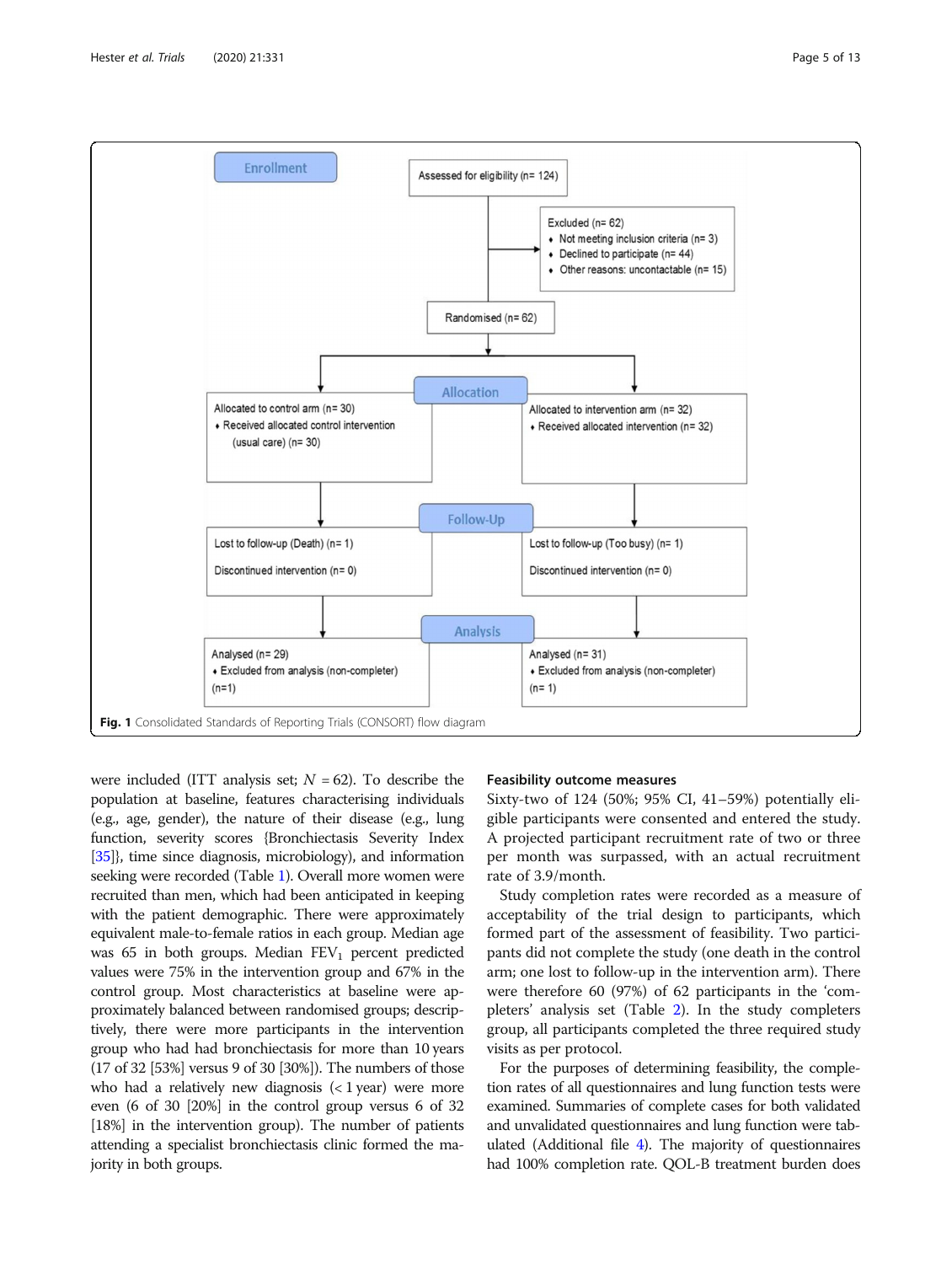#### <span id="page-5-0"></span>Table 1 Baseline characteristics by allocation group (intention-to-treat analysis set)

|                                          | Control group<br>$(n = 30)$ | Intervention group<br>$(n = 32)$ | Total<br>$(N = 62)$ |
|------------------------------------------|-----------------------------|----------------------------------|---------------------|
| Gender                                   |                             |                                  |                     |
| Female                                   | 18 (60%)                    | 20 (62.5%)                       | 38 (61%)            |
| Male                                     | 12 (40%)                    | 12 (37.5%)                       | 24 (39%)            |
| Age (years)                              |                             |                                  |                     |
| Median (range)                           | $65(34-81)$                 | $65(18-81)$                      | $65(18-81)$         |
| $FEV1$ (% predicted)                     |                             |                                  |                     |
| Median (range)                           | 75 (21-120)                 | $67(10-110)$                     | 68 (10-120)         |
| BSI score <sup>a</sup>                   |                             |                                  |                     |
| Median (range)                           | $6(2-15)$                   | $7(2-14)$                        | $6(2-15)$           |
| BSI severity group                       |                             |                                  |                     |
| Mild (score 0-4)                         | 9 (30%)                     | 13 (41%)                         | 22 (35%)            |
| Moderate (score 5-8)                     | 14 (47%)                    | 13 (41%)                         | 27 (44%)            |
| Severe (score > 8)                       | 7 (23%)                     | 6 (19%)                          | 13 (21%)            |
| Time since diagnosis (years)             |                             |                                  |                     |
| Median (range)                           | $6(0.5 - 70)$               | $15(0.25 - 70)$                  | 10 (0.25-70)        |
| >10                                      | 9 (30%)                     | 17 (53%)                         | 26 (42%)            |
| $> 5 \le 10$                             | 5 (17%)                     | 2(6%)                            | 7 (11%)             |
| $>1 \leq 5$                              | 10 (33%)                    | 6 (19%)                          | 16 (26%)            |
| $> 6$ months $\leq 1$ year               | 5 (17%)                     | 3(9%)                            | 8 (13%)             |
| $\leq 6$ months                          | 1(3%)                       | 3 (9%)                           | 4(6%)               |
| Bronchiectasis aetiology                 |                             |                                  |                     |
| Idiopathic                               |                             |                                  |                     |
| Post-infection                           | 12 (40%)                    | 10 (31%)                         | 22 (35%)            |
| Secondary to chronic asthma/COPD         | 6 (20%)                     | 11 (34%)                         | 17 (27%)            |
| Immune deficiency associated             | 7 (23%)                     | 5 (16%)                          | 12 (19%)            |
| Otherb                                   | 2(7%)                       | 1(3%)                            | 3(5%)               |
|                                          | $3(10\%)$                   | 5 (16%)                          | 8 (13%)             |
| Exacerbations per year                   |                             |                                  |                     |
| $<$ 3                                    | 13 (43%)                    | 10 (31%)                         | 23 (37%)            |
| $\geq$ 3                                 | 17 (57%)                    | 22 (69%)                         | 39 (63%)            |
| Use of home intravenous antibiotics      |                             |                                  |                     |
| Υ                                        | 8 (27%)                     | 15 (47%)                         | 23 (37%)            |
| Ν                                        | 22 (73%)                    | 17 (53%)                         | 39 (63%)            |
| Clinic attended                          |                             |                                  |                     |
| Specialist                               | 28 (93%)                    | 30 (94%)                         | 58 (94%)            |
| General                                  | 2(7%)                       | 2(6%)                            | 4 (6%)              |
| Prior bronchiectasis hospital admissions |                             |                                  |                     |
| Y                                        | 16 (53%)                    | 25 (78%)                         | 41 (66%)            |
| Ν                                        | 14 (47%)                    | 7 (22%)                          | 21 (34%)            |
| Sputum microbiology                      |                             |                                  |                     |
| Pseudomonas aeruginosa                   | 8 (27%)                     | 9 (28%)                          | 17 (27%)            |
| Other <sup>c</sup>                       | 8 (27%)                     | 11 (34%)                         | 19 (31%)            |
| Not colonised                            | 13 (43%)                    | 11 (34%)                         | 24 (39%)            |
| No samples                               | 1(3%)                       | 1(3%)                            | 2(3%)               |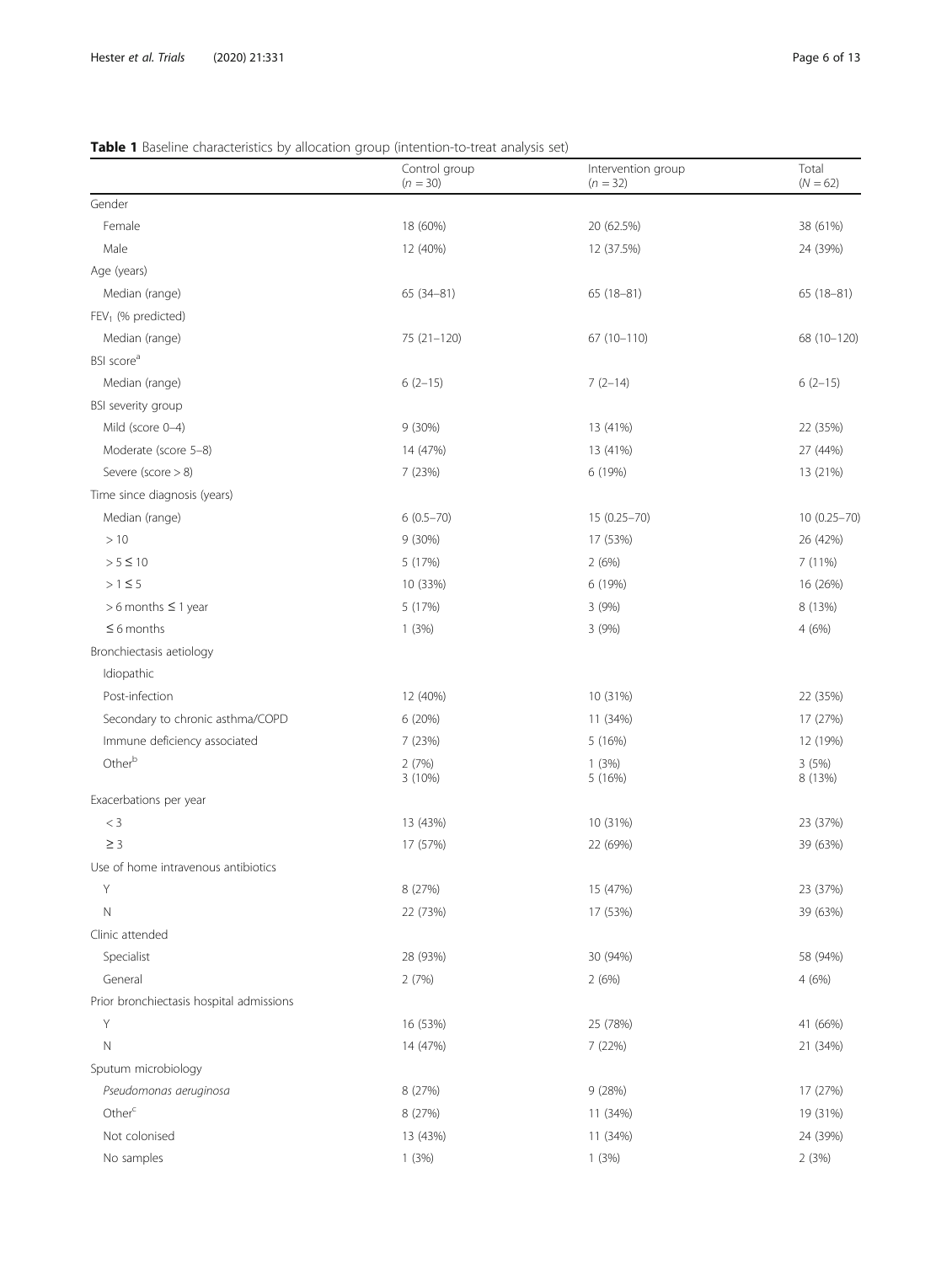<span id="page-6-0"></span>

|  |  | Table 1 Baseline characteristics by allocation group (intention-to-treat analysis set) (Continued) |  |
|--|--|----------------------------------------------------------------------------------------------------|--|
|  |  |                                                                                                    |  |

|                                             | Control group<br>$(n = 30)$ | Intervention group<br>$(n = 32)$ | Total<br>$(N = 62)$ |
|---------------------------------------------|-----------------------------|----------------------------------|---------------------|
| Drug treatments                             |                             |                                  |                     |
| Azithromycin                                | 10 (33%)                    | 18 (56%)                         | 28 (45%)            |
| Nebulised antibiotics                       | 6(20%)                      | 3(9%)                            | 9(15%)              |
| Devices used to access Internet/resource    |                             |                                  |                     |
| Mobile                                      | 2(7%)                       | 8 (25%)                          | 10 (16%)            |
| Tablet                                      | 13 (43%)                    | 10 (31%)                         | 23 (72%)            |
| PC/laptop                                   | 28 (93%)                    | 28 (88%)                         | 56 (90%)            |
| No access                                   | $\mathbf 0$                 | 1(3%)                            | 1(2%)               |
| Previous bronchiectasis information seeking |                             |                                  |                     |
| None                                        | $9(30\%)$                   | 5(16%)                           | 14 (23%)            |
| Paper                                       | $9(30\%)$                   | 14 (44%)                         | 23 (37%)            |
| Online                                      | 14 (47%)                    | 16 (50%)                         | 30 (48%)            |
| In person                                   | 4 (13%)                     | 3(9%)                            | 7(11%)              |

Abbreviations: BSI Bronchiectasis Severity Index, COPD chronic obstructive pulmonary disease, FEV<sub>1</sub> forced expiratory volume in 1 s, PC personal computer

<sup>a</sup>Newcastle Bronchiectasis Severity Index, computed tomographic scoring not included

<sup>b</sup>Pink disease, rheumatoid arthritis, Marfan syndrome, connective tissue disease, granulomatosis with polyangiitis

<sup>c</sup>Haemophilus influenzae, Klebsiella spp., Staphylococcus aureus, Serratia marcescens, Moraxella catarrhalis, Escherichia coli

not generate a score if the participant is receiving no treatments, hence an apparent lower completion rate; this reflects the scoring system rather than a reduced completion rate.

#### Health-related and quality of life measures

Numbers of complete cases and descriptive analysis of baseline and change data for all validated questionnaires and lung function tests are compiled in Table [3](#page-7-0). Baseline means were similar in both groups for the majority of measures, with the exception of a descriptively higher mean FIS score and a higher mean  $FEV<sub>1</sub>$  percent predicted in the control group. Within both the control group and the intervention group, the mean changes from baseline to 12 weeks are mostly considered small, clinically, with their associated SDs indicating relatively large variation in the change between participants. Descriptively, there were mean changes in outcomes in both the direction of improvement and of worsening in both the control group and the intervention group. No further statistical analyses were carried out, in keeping with the pre-defined SAP.

#### Bronchiectasis knowledge questionnaire

The BKQ is an unvalidated questionnaire consisting of 26 statements detailing understanding of bronchiectasis and its management. Fifteen of the statements ask for a self-

grading of understanding using a Likert scale, and 11 ask for a true-or-false response (Additional file [3\)](#page-11-0). A summary of all question responses is tabulated and presented as an appendix due to the volume of data (Additional file [5](#page-11-0)). BKQ completion rates were high. Descriptively, a greater percentage of participants reported understanding aspects of their condition 'very well' by visit 3 for all 15 of the Likert scale statements in the intervention group and for 8 of 15 statements in the control group. Because the BKQ is not validated and in keeping with the pre-defined SAP, the results of the responses to this questionnaire are only reported descriptively. No statistical significance has been attached to this apparent increase in understanding amongst the group receiving the educational intervention in this feasibility study.

#### Resource evaluation

The RSQ was administered only to participants in the intervention group. Twenty-seven (84%) of 32 reported using the information provided, 25 (93%) of 27 of users found it useful, particularly the video content. More than 80% thought that the information was easy to use, covered the topics they wanted, and that the right amount was given. By visit 3, 18 (64%) of 28 felt that they were more able to manage their bronchiectasis (Table [4\)](#page-8-0). Feedback

| <b>Table 2</b> Study completion rates |  |  |  |  |
|---------------------------------------|--|--|--|--|
|---------------------------------------|--|--|--|--|

| Outcome          | Total $(N = 62)$            |                                 |  |  |  |
|------------------|-----------------------------|---------------------------------|--|--|--|
| measure          | Control group ( $n = 30$ )  | Intervention group ( $n = 32$ ) |  |  |  |
| Study completers | 29/30 (97%; 95% CI, 83-99%) | 31/32 (97%; 95% CI, 84–99%)     |  |  |  |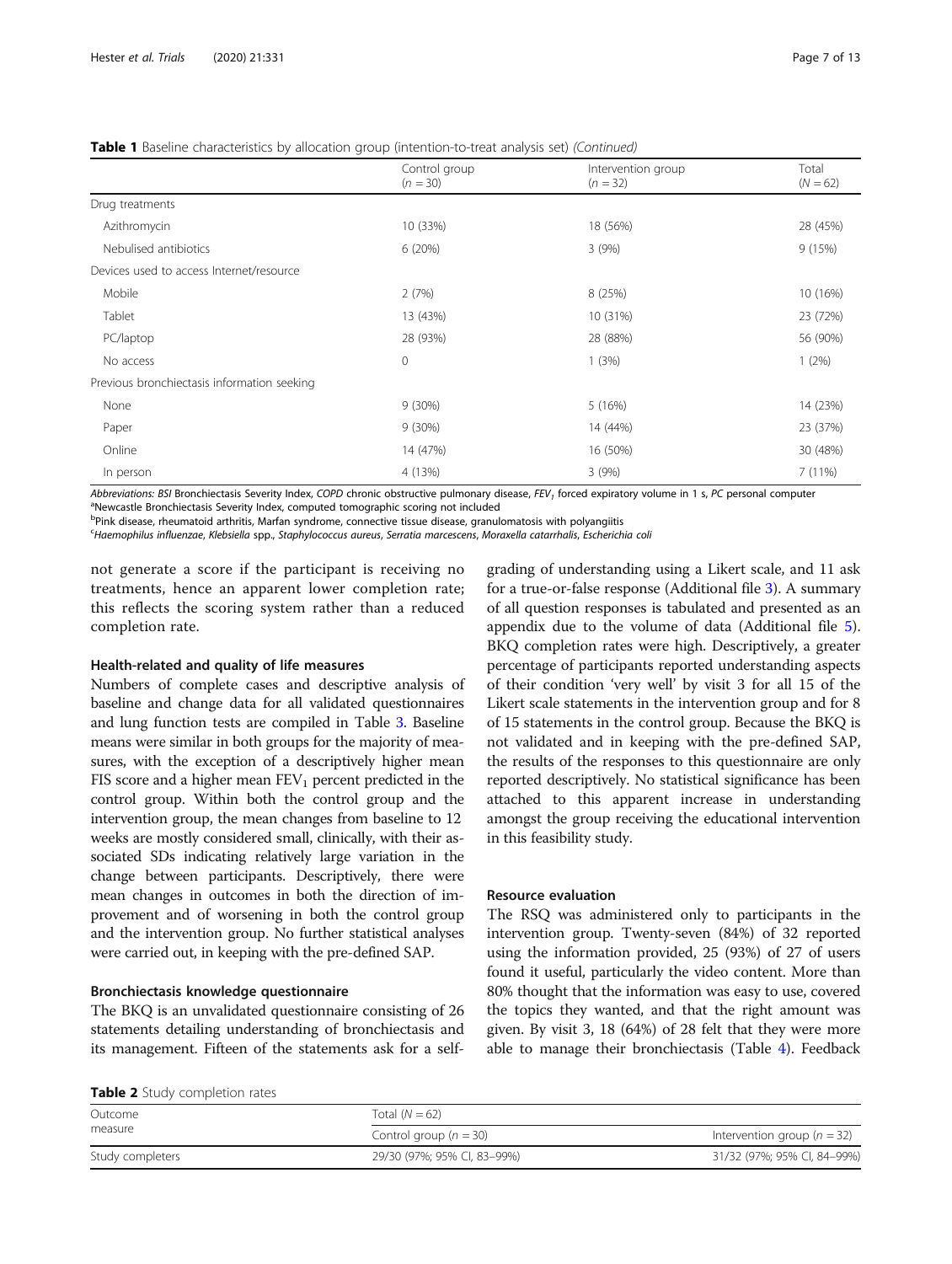|                               | No. | Control group ( $n = 29$ ) |                                                           | No.                                          | Intervention group ( $n = 31$ ) |                       |                                             |                                              |
|-------------------------------|-----|----------------------------|-----------------------------------------------------------|----------------------------------------------|---------------------------------|-----------------------|---------------------------------------------|----------------------------------------------|
|                               |     | Baseline<br>mean (SD)      | Mean change <sup>a</sup> ,<br>baseline to<br>2 weeks (SD) | Mean change,<br>baseline to<br>12 weeks (SD) |                                 | Baseline<br>mean (SD) | Mean change,<br>baseline to<br>2 weeks (SD) | Mean change,<br>baseline to<br>12 weeks (SD) |
| $EQ-5D-5L^b$                  |     |                            |                                                           |                                              |                                 |                       |                                             |                                              |
| Index value                   | 29  | 0.75(0.24)                 | 0.01(0.17)                                                | $-0.5(0.19)$                                 | 31                              | 0.70(0.23)            | 0.06(0.13)                                  | 2.11(11.7)                                   |
| VAS                           | 29  | 68.6 (18.5)                | $-1.55(13.0)$                                             | 0.48(16.2)                                   | 31                              | 65.4 (18.0)           | 5.97 (12.0)                                 | $-3.0$ (16.7)                                |
| SGRQ <sup>c</sup>             |     |                            |                                                           |                                              |                                 |                       |                                             |                                              |
| Symptoms                      | 29  | 57.6 (23.4)                |                                                           | 0.25(15.0)                                   | 30                              | 65.9 (21.3)           |                                             | $-7.89(25.7)$                                |
| Activity                      | 27  | 56.3 (23.5)                |                                                           | $-4.85(13.4)$                                | 31                              | 56.1 (28.3)           |                                             | $-4.79(14.8)$                                |
| Impacts                       | 29  | 33.6 (21.5)                |                                                           | 0.02(11.3)                                   | 31                              | 32.9 (17.2)           |                                             | $-3.06(13.0)$                                |
| Total                         | 27  | 46.1 (19.9)                |                                                           | $-1.53(8.3)$                                 | 30                              | 44.9 (19.1)           |                                             | $-2.62(9.46)$                                |
| $QOL-Bd$                      |     |                            |                                                           |                                              |                                 |                       |                                             |                                              |
| Physical                      | 29  | 48.1 (32.3)                | 2.30 (17.8)                                               | $-3.85(16.7)$                                | 30                              | 51.6 (35.1)           | 3.11 (16.2)                                 | $-4.94(25.2)$                                |
| Role                          | 29  | 63.5 (29.3)                | 0.23(13.6)                                                | 1.32(17.6)                                   | 30                              | 64.9 (25.8)           | 5.33 (18.7)                                 | 2.22 (17.8)                                  |
| Vitality                      | 29  | 44.1 (24.0)                | $-1.53(18.5)$                                             | 0.38(16.9)                                   | 30                              | 43.7 (22.4)           | 4.44 (18.4)                                 | $-0.74(21.0)$                                |
| Emotion                       | 29  | 84.0 (17)                  | 1.05(14.9)                                                | $-2.1(13.0)$                                 | 30                              | 85.0 (18.6)           | 4.44 (15.3)                                 | 2.22(10.2)                                   |
| QOL-B                         |     |                            |                                                           |                                              |                                 |                       |                                             |                                              |
| Social                        | 29  | 59.7 (31.2)                | $-0.077(22.1)$                                            | 2.97 (14.7)                                  | 30                              | 58.1 (22.8)           | 5.37 (17.2)                                 | 3.14 (19.0)                                  |
| Treatment burden <sup>e</sup> | 21  | 71.2 (22.7)                | $-1.06(16.8)$                                             | 0.53(14.7)                                   | 22                              | 71.7 (21.6)           | 2.02 (14.8)                                 | 1.01(14.1)                                   |
| Health                        | 29  | 45.0 (25.3)                | 1.25(18.2)                                                | $-0.10(13.0)$                                | 30                              | 44.0 (24.3)           | 7.04 (15.8)                                 | 3.06 (18.4)                                  |
| Respiration                   | 28  | 60.6 (23.7)                | 3.97 (17.3)                                               | 3.6(16.3)                                    | 30                              | 54.3 (22.8)           | 9.7(14.6)                                   | 6.3(16.8)                                    |
| <b>HADS</b> f                 |     |                            |                                                           |                                              |                                 |                       |                                             |                                              |
| Α                             | 29  | 5.69 (3.87)                | $-0.14(2.86)$                                             | $-0.31(3.11)$                                | 31                              | 5.87 (4.01)           | $-1.32(2.4)$                                | 0.44(6.6)                                    |
| D                             | 29  | 4.52 (3.61)                | 0.00(2.38)                                                | 0.14(1.76)                                   | 31                              | 3.81(2.33)            | $-0.10(1.7)$                                | 2.12(13.2)                                   |
| FIS <sup>9</sup>              |     |                            |                                                           |                                              |                                 |                       |                                             |                                              |
| Cognitive                     | 29  | 8.52 (9.44)                |                                                           | 2.07(7.2)                                    | 31                              | 7.55 (5.84)           |                                             | 1.26(5.7)                                    |
| Physical                      | 29  | 15.52 (12.3)               |                                                           | $-1.69(5.6)$                                 | 31                              | 12.9 (8.18)           |                                             | 0.39(6.9)                                    |
| Social                        | 29  | 21.79 (21.95)              |                                                           | $-0.59(8.8)$                                 | 31                              | 15.7 (13.4)           |                                             | 2.72 (12.9)                                  |
| Total                         | 29  | 45.8 (42.5)                |                                                           | $-0.21(18.3)$                                | 31                              | 36.2 (26.0)           |                                             | 2.70 (19.7)                                  |
| $FEV1$ (% predicted)          | 28  | 72.6 (26.7)                |                                                           | 3.78 (8.61)                                  | 30                              | 63.7 (23.8)           |                                             | $-0.78(10.1)$                                |
| $FEV_1(L)$                    | 28  | 1.82 (0.73)                |                                                           | 0.08(0.23)                                   | 30                              | 1.64(0.75)            |                                             | 0.23(1.15)                                   |

<span id="page-7-0"></span>**Table 3** Summary of baseline and change data for lung function and validated questionnaires

Abbreviations: EQ-5D-5L 5-level EuroQol 5-dimension quality of life scale, FEV<sub>1</sub> forced expiratory volume in 1 s, FIS Fatigue Impact Scale, HADS Hospital Anxiety and Depression Scale, QOL-B Quality of Life–Bronchiectasis, SGRQ St George's Respiratory Questionnaire, VAS visual analogue scale <sup>a</sup>

<sup>a</sup>A negative change indicates a numerical fall, on average, from baseline to 12 weeks

b<br>EuroQol-5D-5L: self-reported health status (VAS range, 0–100%)<br>CSt George's Bespiratory Questionnaire: scores are a persentage

<sup>c</sup>St George's Respiratory Questionnaire: scores are a percentage of overall impairment; 100 represents worst possible health status, and 0 indicates best possible health status

d<br> **Coulty of Life – Bronchiectasis: scored 0–100, higher score = better quality of life**<br> **Treatment burden is not scored if participant is receiving no treatment, bence are** 

 $e$ Treatment burden is not scored if participant is receiving no treatment, hence apparent lower  $n$  value

 $f$ Hospital Anxiety and Depression Scale: anxiety 0–21, depression 0–21; scores 11+ are significant

 $9$ Fatigue Impact Scale: cognitive, 0–40; physical, 0–40; social, 0–80; total, 0–160. Higher score = bigger impact of fatigue

about the resource from the RSQ is compiled in Tables [5](#page-9-0) and [6.](#page-9-0)

#### Focus group and web analytics

In total, 11 people attended the end-of-study focus group, comprising 8 patient participants and 3 carers, male and female, from both the control and intervention groups.

One participant had no Internet access and had elected to enter the study with the PDF version of the site. Participants had a range of ages and times since diagnosis. Participants reported not having found the trial burdensome. Regarding the content of the information resource, participants commented that they had learnt new things and thought it was a good resource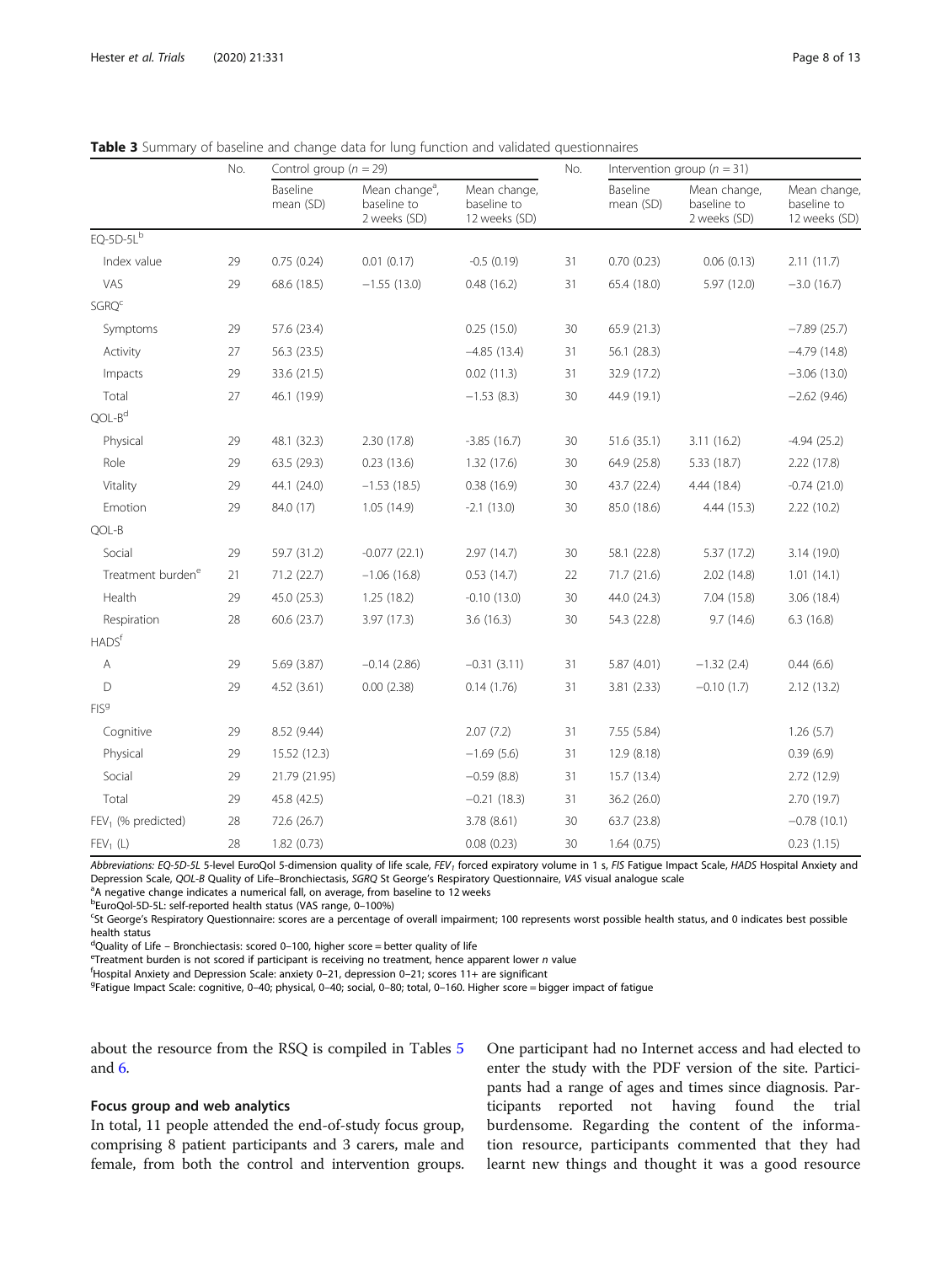<span id="page-8-0"></span>Table 4 Resource Satisfaction Questionnaire review of information overall

|                | No. completing questionnaire ( $n = 31$ )                | Agree, no. (%) | Neutral, no. (%) | Disagree, no. (%) |
|----------------|----------------------------------------------------------|----------------|------------------|-------------------|
|                | 1. I found the information useful.                       |                |                  |                   |
| V <sub>2</sub> | 27                                                       | 25 (93)        | 1(4)             | 1(4)              |
| V3             | 28                                                       | 26 (93)        | 1(4)             | 1(4)              |
|                | 2. My knowledge about my condition has improved.         |                |                  |                   |
| V <sub>2</sub> | 27                                                       | 22 (81)        | 4(15)            | 1(4)              |
| V3             | 28                                                       | 18 (64)        | 8(29)            | 2(7)              |
|                | 3. I feel more able to manage my condition.              |                |                  |                   |
| V <sub>2</sub> | 27                                                       | 13 (48)        | 12(44)           | 2(7)              |
| V3             | 28                                                       | 18 (64)        | 8(29)            | 2(7)              |
|                | 4. The information provided was easy to understand.      |                |                  |                   |
| V <sub>2</sub> | 27                                                       | 26 (96)        | $\mathbf{0}$     | 1(4)              |
| V3             | 28                                                       | 25 (89)        | 1(4)             | 2(7)              |
|                | 5. The right amount of information was given.            |                |                  |                   |
| V <sub>2</sub> | 27                                                       | 24 (89)        | 2(7)             | 1(4)              |
| V3             | 28                                                       | 23 (82)        | 4(14)            | 1(4)              |
|                | 6. The things I wanted to know about were covered.       |                |                  |                   |
| V <sub>2</sub> | 27                                                       | 25 (93)        | 2(7)             | $\circ$           |
| V3             | 28                                                       | 24 (86)        | 2(7)             | 2(7)              |
|                | 7. My partner/family member/friend used the information. |                |                  |                   |
| V <sub>2</sub> | 27                                                       | 11(41)         | 3(11)            | 13 (48)           |
| V3             | 27                                                       | 15 (56)        | 4(15)            | 8(30)             |

for learning about how to find more information on bronchiectasis. The website received favourable reviews, in particular in comparison to other available resources, as this carer stated:

'To answer your question about the website, because I've looked at other things, I think it's clear, concise.… It's easier to understand.… The thing that's good about it you've got a carer's perspective, you've got patient perspective, consultant and so on.' Arthur, 71yrs

They qualified their opinion by explaining that they had seen other resources and explained that they liked the fact that this information resource is both patient- and careroriented. Further positive features of the website that were identified were the videos, that you cannot mislay it like you could a leaflet, and that it is easier to update.

Basic web analytics were performed using Google Analytics. Over the duration of the study, there were 7553 sessions of 6456 users, with over 20,000 attempted page views. The large number of attempted page views was due to the fact that the website could be found using search engines but could not be accessed beyond the home page without a password that was a unique code given to each participant in the intervention group. The

'bounce' rate (number of users leaving the site without looking beyond the entry page) therefore was high, because only permitted users could access the site. Pages about diet and lifestyle advice were the most popular, with 'learning about prognosis'; 'getting a diagnosis'; 'Why have I got bronchiectasis?'; 'What symptoms I might get?'; and 'Who might I need to see?' also being very popular. Although these data do not accurately describe the use of the site by individual participants, identifying topics of greatest interest to those searching for information about bronchiectasis is of value.

#### **Discussion**

The BRIEF study demonstrated it was feasible to recruit patients into a trial concerning patient education in bronchiectasis. Pre-defined feasibility outcomes were met. Willingness to enter the trial was within predicted numbers, and the recruitment rate was higher than expected. Study design was acceptable as judged by study completion rates, qualitative feedback in the end-ofstudy focus group, and the completion of study forms as per protocol. Many of the questionnaires used achieved 100% completion rates. The postal questionnaire completion rates were in excess of published average postal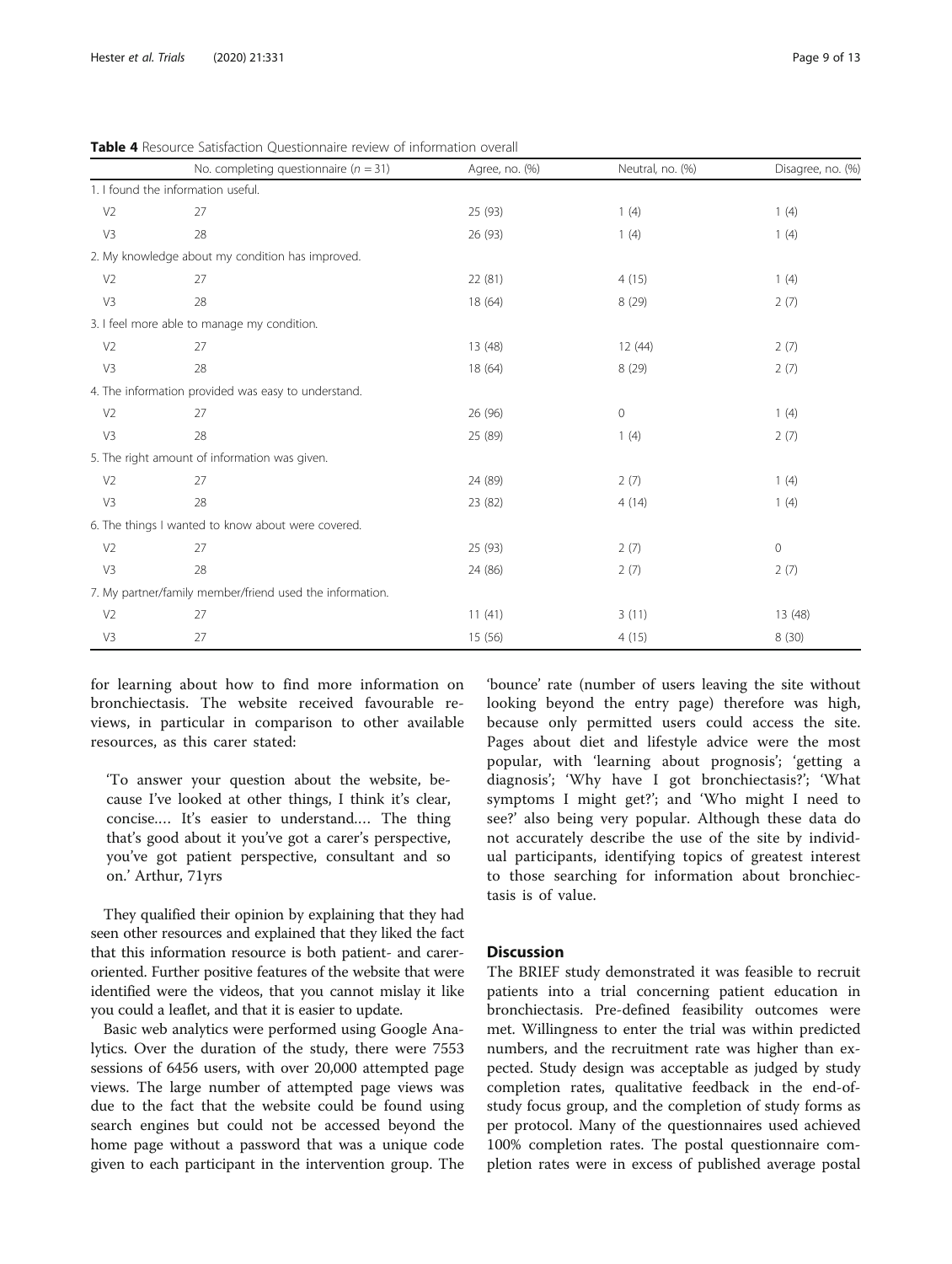to read about.

|                               |                                                                                              | saggestions for imployed refite |                                                                                               |
|-------------------------------|----------------------------------------------------------------------------------------------|---------------------------------|-----------------------------------------------------------------------------------------------|
|                               | Positive comments                                                                            |                                 | Problems or suggestions                                                                       |
| Regarding the<br>use of video | Enjoyed watching the video of patients                                                       | Regarding the                   | Would like more case studies                                                                  |
|                               | Video clips helpful                                                                          | use of video                    | A patient sharing how to use the nebuliser                                                    |
|                               | Liked patient video clips                                                                    |                                 | would be more helpful than a technician<br>showing how it works.                              |
|                               | Found videos comforting                                                                      |                                 | More patient stories                                                                          |
|                               | Found videos of patients doing nebulisers<br>useful                                          | Regarding the website           | Problems getting on to Internet site                                                          |
|                               | The videos were good                                                                         |                                 | Unable to access website                                                                      |
|                               | Confirmation of own self-management<br>technique helpful also seeing other                   |                                 | When scrolling down things disappeared<br>but did come back.                                  |
|                               | patients, same problems helpful                                                              |                                 | Login email + password could be clearer                                                       |
| Regarding the<br>website      | I will use the website in future especially<br>as I will be out of the country for 2 months. |                                 | Patient unable to access website due to<br>invalid password                                   |
|                               | Website excellent                                                                            |                                 | Advice sought from research staff                                                             |
| General overall views         | Quite happy with resources provided                                                          |                                 | Could not access web on my computer                                                           |
|                               | Everything was clear and easy to understand                                                  |                                 | Could not get on website: password                                                            |
|                               | Thought good and clear, language good,<br>easy to understand                                 | General overall views           | I have not used the information provided<br>due to hospital stay and work commitments         |
|                               | Well balanced                                                                                |                                 | I find that now the information has stopped<br>for me. I.e., there is nothing new to read abo |
|                               | Well done                                                                                    | Regarding use                   | Family members not interested, just want                                                      |
|                               | can never have enough information.                                                           | by family                       | me well, quite embarrassed about emotion<br>and keep quiet about my condition.                |
| Regarding use<br>by family    | My youngest son has a better understanding<br>of bronchiectasis.                             |                                 |                                                                                               |

<span id="page-9-0"></span>Table 5 Resource Satisfaction Questionnaire free-text positive comments

questionnaire return rates of 65% [[36\]](#page-12-0). Data quality was exemplary, with very few missing data or errors.

On the basis of these findings, it can be concluded that this study was feasible to conduct. This is key when designing a definitive, larger, multicentre trial based on this study design; yet, there are additional points to consider when moving from pilot to definitive studies [\[37,](#page-12-0) [38](#page-12-0)]. Specifically for the BRIEF study, points to consider for further planning would include the ability to recruit from different centres, planning required follow-up time, retention rates with a longer study follow-up time, and changes to study design to improve chances of recruiting adequate numbers. Planning a definitive trial with an adaptive design would allow for reassessment of required sample size during recruitment and data collection. For outcomes such as frequency of exacerbations, a much longer follow-up period of at least 1 year would be required, given the likely number of exacerbations per year and the seasonal variation that can occur [\[39](#page-12-0)]. Based on the findings of the BRIEF study, this study design is acceptable and feasible to conduct and could be easily adapted to plan a future definitive trial.

There were some apparent differences (descriptively) at baseline between the groups, such as time since diagnosis. Time since diagnosis may influence the type of information needs a person may have. During prior interviews, however, it was apparent that although some information needs do change over time, many unanswered questions were common to those who had both new and long-standing diagnoses [[26](#page-12-0)]. To avoid this being a potential confounder, stratification by time since diagnosis could be considered when planning a full trial. With larger numbers in a definitive trial, however, it would be anticipated that the balance between arms for potential confounders would even out.

Table 6 Resource Satisfaction Questionnaire free-text

suggestions for improvement

Feedback in the RSQ identified that participants used the resource (84%), and 93% of users found it useful. Users highlighted their like of the video clips within the website, particularly those depicting other patients' stories. Website access or 'logins' had been problematic for some. It was unclear whether this was an issue with the website or the users' devices, but this is clearly an area for improvement. By using the data obtained via website analysis, numbers accessing the site and most popular webpages were identified. Demand for access to the site was shown to be high worldwide, confirming patients want to be able to access credible bronchiectasis information resources. This web analysis facilitated obtaining feedback about the resource and re-confirming prior qualitative findings. This is the first trial of a bronchiectasis information resource that has been based on qualitative exploration and understanding of users' needs and experiences. Patients and carers were involved in the study and intervention design from the outset, in addition to an independent user representative. A study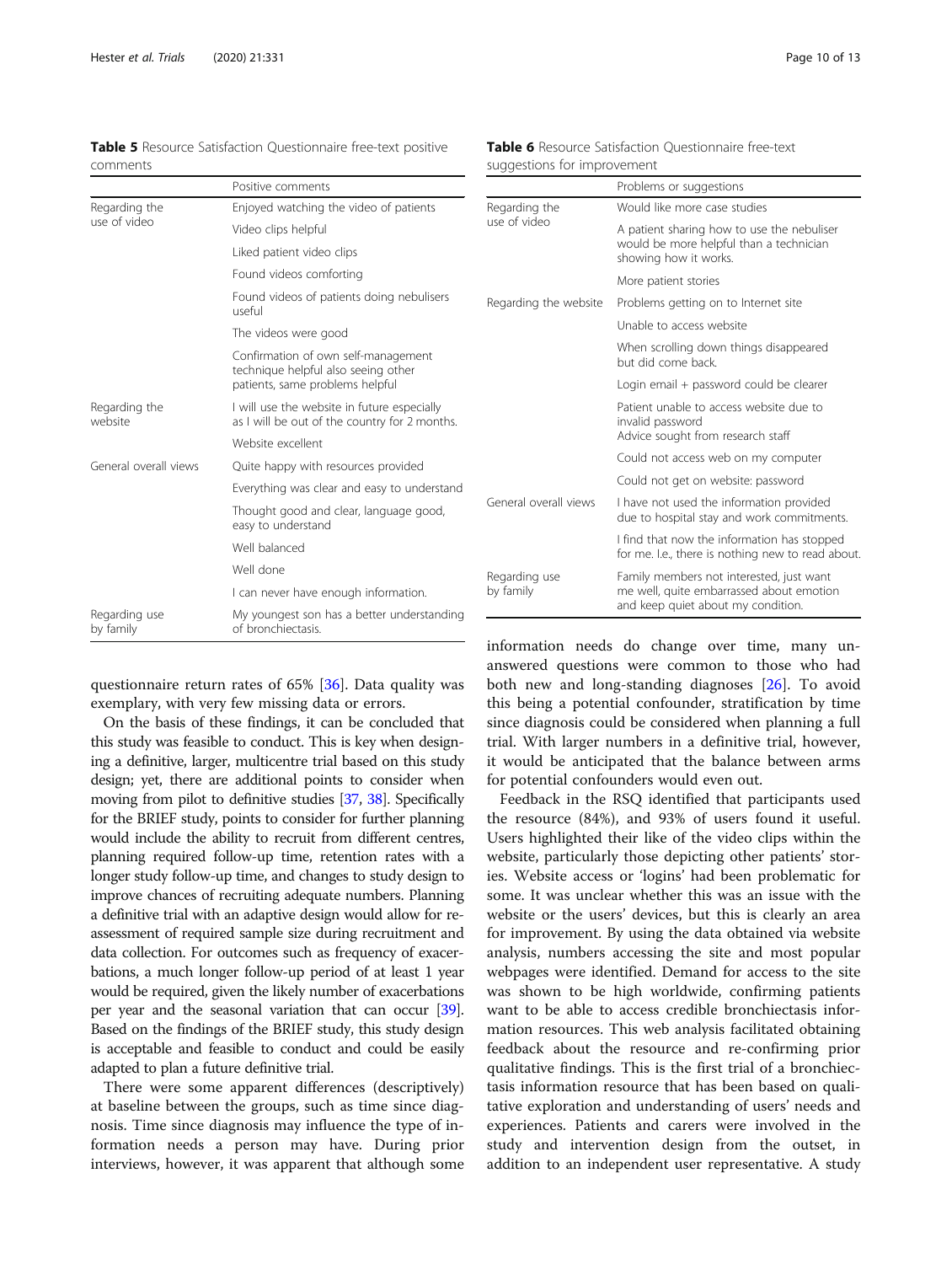protocol was produced in keeping with the Medical Research Council guidelines for evaluating complex interventions [\[40](#page-12-0)], and this was published and made openly accessible [[27\]](#page-12-0). Findings have been reported in keeping with the CONSORT guidelines [[31,](#page-12-0) [41\]](#page-12-0), and a predefined SAP was used when analysing data. As with any study, however, there are some limitations to consider.

The first limitation concerns blinding. This was a feasibility study, with limited funding and a sample size of 62. Due to the nature of the intervention, participants could not be blinded to whether they were receiving the resource to use whilst in the study. As the research staff conducting study visits needed to provide access details and support to those within the intervention group, they too were unblinded in order to ensure data were analysed without bias and not influenced during analysis, and a pre-defined SAP was written with advice from a statistician prior to data analysis [[27\]](#page-12-0).

At the time of study commencement, there was no gold standard for objectively measuring what constitutes an exacerbation in bronchiectasis. More recently, however, a consensus has been reported for the definition to be used in clinical research [[42](#page-12-0)]. A future study would use this definition. The BRIEF study used participant recollection and case note review to identify exacerbations. Patient reviewers of the initial study design raised concerns about the potential burden of a daily symptom diary. Hence, we opted to ask participants to record such details on a monthly basis. In a definitive trial of this intervention, however, improvements in self-management and consequently disease stability would need to be assessed. When adapting this study design for a future trial, a protocol definition of an exacerbation and more rigorous reporting of events would be preferable. This could include, for example, electronic symptom diaries.

Although participants were recruited from all respiratory clinics within the trust, at two sites, 58 (94%) of 62 were recruited from the specialist bronchiectasis clinic. The aim was to have a participant group who had different clinical experiences and differing information provision. Those attending a specialist clinic would potentially have access to a level of information beyond that expected in a general respiratory clinic. This is not necessarily the case. Arguably, however, which clinic the participant attended, or prior information provision, could be considered as a stratification variable during randomisation for a definitive trial if thought to be a potential confounding factor. Other related factors that could potentially influence outcomes or the impact of an educational intervention could also be considered as stratification variables for a full trial. Examples could include time since diagnosis (which could influence the nature of information required and prior opportunities to access information), access to the Internet (which could affect formats of resource able to fully engage with) and

education or health literacy levels (which could influence both types of resources required and ability to engage with and understand them).

Accessing additional information resources during the BRIEF study was not restricted. The significant difference in information provision for the two groups within the trial was the novel information resource. The ability to monitor additional seeking or provision of information is limited and really has to be accepted as a variable which is not practicably controllable and reflects 'usual' patient practices. At study conclusion, all those who had taken part in the study (including those in the control group) were given access to the resource indefinitely.

Numbers of courses of antibiotics would be important information to collect within a definitive trial, though it would be difficult to use as a primary outcome measure. Because the intervention would aim to improve participants' recognition and management of exacerbations, this could lead to an increase in number of antibiotic courses taken (if a participant had previously been under-recognising treatment requirements); yet, for others, it may lead to a reduction (if they had previously been reacting to 'normal' variations in symptoms unnecessarily). Measuring change in number of courses of antibiotics therefore would be difficult to interpret with meaning. It is likely that exacerbation rate, along with a primary outcome measure of unscheduled healthcare visits (representing unpredicted and unmanaged exacerbations), would be the most accurate measure of improvements in self-management and health outcomes. This would be in conjunction with assessing knowledge and understanding of bronchiectasis. In order to more accurately report this, further work would need to be done to improve on and validate the knowledge questionnaires used within the BRIEF study.

Despite the limitations of the BRIEF study, the design had a number of strengths, and it was conducted successfully. The majority of the highlighted limitations are factors to consider for a definitive trial based on this feasibility study. Resource evaluation and qualitative data added to the usefulness of this study by informing refinements to both the resource and trial design. For this feasibility study design to be adapted for a future definitive trial, changes would need to be made as discussed, and an initial sample size calculated using the data presented.

#### Conclusions

The BRIEF study was feasible to conduct and indicates that a future, multicentre study based on this trial design to evaluate the impact of this resource on patient understanding, self-management, health outcomes and health service use would be feasible to conduct.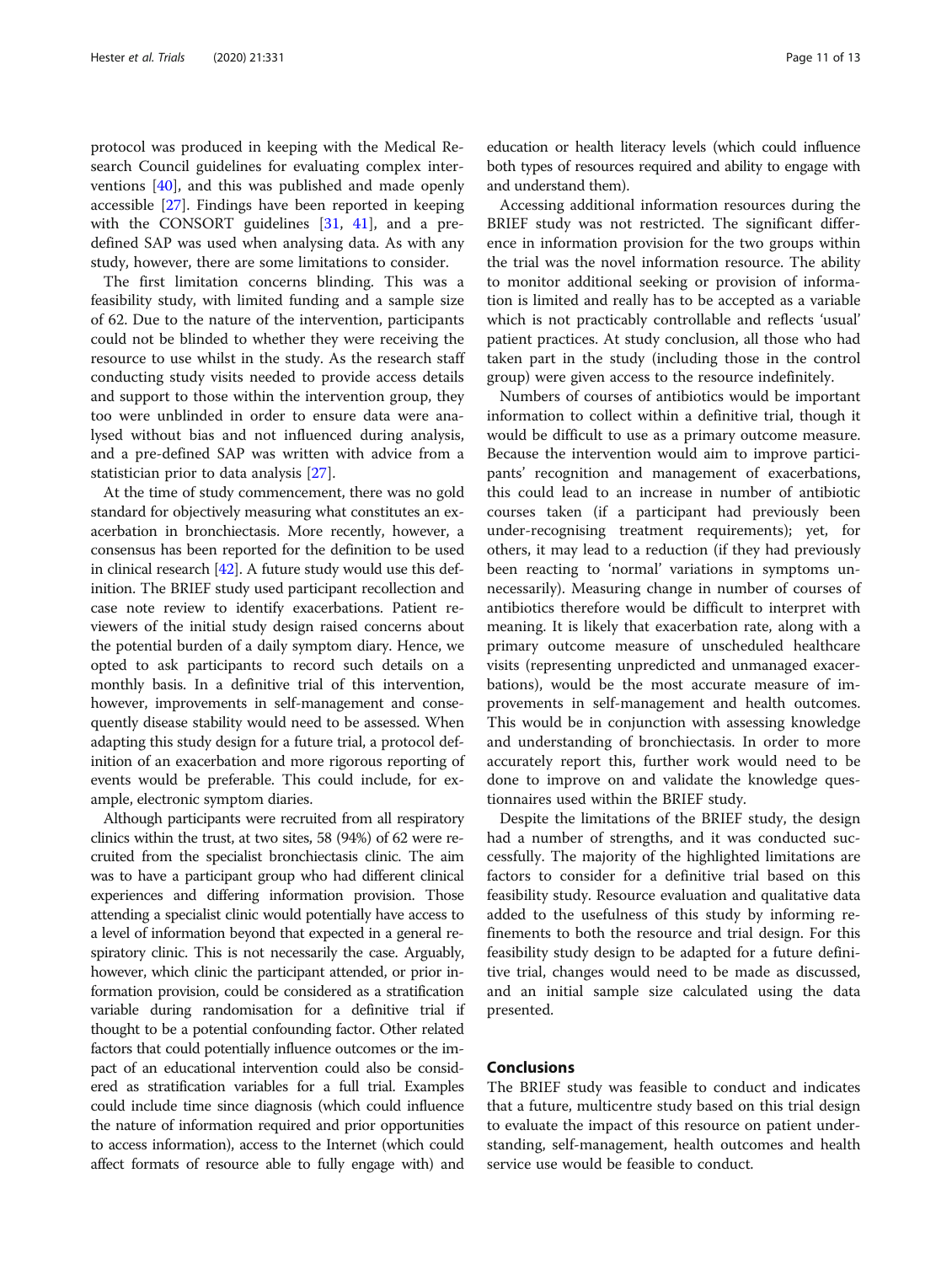#### <span id="page-11-0"></span>Supplementary information

Supplementary information accompanies this paper at [https://doi.org/10.](https://doi.org/10.1186/s13063-020-4134-5) [1186/s13063-020-4134-5.](https://doi.org/10.1186/s13063-020-4134-5)

Additional file 1. Resource Satisfaction Questionnaire: unvalidated questionnaire used within the study.

Additional file 2. Postal data collection form: used within study.

Additional file 3. Bronchiectasis knowledge questionnaire. Unvalidated questionnaire used to assess participant knowledge of bronchiectasis.

Additional file 4. Questionnaire completion rates. Table detailing completion rates of study questionnaires.

Additional file 5. Bronchiectasis knowledge questionnaire results. Table detailing responses to the BKQ.

#### Abbreviations

BKQ: Bronchiectasis knowledge questionnaire; BRIEF: BRonchiectasis Information and Education Feasibility study; BSI: Bronchiectasis Severity Index; BTS: British Thoracic Society; CONSORT: Consolidated Standards of Reporting Trials; COPD: Chronic obstructive pulmonary disease; EQ-5D: EuroQol five-dimension quality of life scale; EQ-5D-5L: 5-Level EuroQol 5 dimension quality of life scale;  $FEV<sub>1</sub>$ : Forced expiratory volume in 1 s; FIS: Fatigue Impact Scale; HADS: Hospital Anxiety and Depression Scale; HRQOL: Health-related quality of life; ITT: Intention to treat; MREC: Main research ethics committee; NIHR: National Institute for Health Research; PI: Principal investigator; QOL-B: Quality of Life–Bronchiectasis; RCT: Randomised controlled trial; RSQ: Resource Satisfaction Questionnaire; SAP: Statistical analysis plan; SGRQ: St George's Respiratory Questionnaire; VAS: Visual analogue scale

#### Acknowledgements

We acknowledge research nurses Gareth Davies and Geraldine Jones for their contribution to recruitment and study visits. We also acknowledge Holly Ainsworth for technical advice with statistical analysis and Kyle Montague for input into website technical support. KLMH was funded by a National Institute for Health Research (NIHR), Doctoral Research Fellowship for this research project. This publication presents independent research funded by the National Institute for Health Research (NIHR). The views expressed are those of the author(s) and not necessarily those of the NHS, the NIHR or the Department of Health and Social Care.

#### Authors' contributions

KLMH conceived of the study and its design and coordination and developed the intervention used. KLMH drafted the manuscript and is primary author of this work. This work forms part of a PhD thesis of KLMH. VR also contributed to the design of the study and designed the statistical analysis plan. VR contributed to manuscript preparation. ADS supervised and contributed to concept, design and coordination of the study and the intervention used. ADS participated in and contributed to the manuscript preparation. TR supervised and contributed to the concept and design of the study and the intervention and manuscript preparation. JN supervised and contributed to the concept and design of the study and the intervention and manuscript preparation. All authors read and approved the final manuscript.

#### Funding

KLMH is funded by a National Institute for Health Research (NIHR) doctoral research fellowship. This article/paper/report presents independent research funded by the NIHR. The views expressed are those of the author(s) and not necessarily those of the NHS, the NIHR or the Department of Health. ADS acknowledges funding to the BronchUK (United Kingdom Bronchiectasis Registry) network from the UK Medical Research Council (grant MR/L011263/ 1) and a prior Higher Education Funding Council (HFCE senior lectureship).

#### Availability of data and materials

All data generated or analysed during this study are included in this published article and its supplementary information files.

The conduct of this study was in accordance with the recommendations for physicians involved in research on human subjects adopted by the 18th World Medical Assembly, Helsinki, in 1964 and later revisions. Favourable ethical opinion from NRES Committee North East – Sunderland (reference 14/NE/0119) was granted, and R&D approval (reference 7005) from the Newcastle upon Tyne Hospitals NHS Foundation Trust was granted prior to commencement of the study. Any protocol amendments were approved by R&D and the Sunderland Research Ethics Committee and were communicated to all relevant parties: investigators, registries and participants. The study was registered with the ISCTRN Registry (ISRCTN84229105) on 25 July 2014. The study was also accepted into the CRN portfolio (UKCRN ID 16655). Information sheets were provided to all eligible subjects, and written informed consent was obtained prior to any study procedures.

#### Consent for publication

Not applicable.

#### Competing interests

The authors declare that they have no competing interests.

#### Author details

<sup>1</sup> Population Health Sciences Institute, Newcastle University, Newcastle Upon Tyne NE1 7RU, UK. <sup>2</sup> Adult Bronchiectasis Service, Freeman Hospital Newcastle upon Tyne Hospitals, Newcastle upon Tyne NE7 7DN, UK. <sup>3</sup>Faculty of Medical Sciences, Newcastle University, Newcastle upon Tyne NE2 4HH, UK. <sup>4</sup> Department of Social Work, Education and Community Wellbeing, Northumbria University, Newcastle upon Tyne NE7 7XA, UK.

#### Received: 5 August 2018 Accepted: 3 February 2020 Published online: 15 April 2020

#### References

- 1. Quint JK, et al. Changes in the incidence, prevalence and mortality of bronchiectasis in the UK from 2004-2013: a population based cohort study. Eur Respir J. 2016;47(1):186–93.
- 2. Ringshausen FC, et al. Bronchiectasis in Germany: a population-based estimation of disease prevalence. Eur Respir J. 2015;46:1805–7.
- Seitz AE, et al. Trends in bronchiectasis among Medicare beneficiaries in the United States, 2000 to 2007. Chest. 2012;142:432–9.
- 4. Patel IS, et al. Bronchiectasis, exacerbation indices, and inflammation in chronic obstructive pulmonary disease. Am J Respir Crit Care Med. 2004; 170(4):400–7.
- 5. O'Brien C, Guest PJ, Hill SL. Physiological and radiological characterisation of patients diagnosed with chronic obstructive pulmonary disease in primary care. Thorax. 2000;55:635–42.
- 6. Kelly MG, Murphy S, Elborn JS. Bronchiectasis in secondary care: a comprehensive profile of a neglected disease. Eur J Intern Med. 2003;14(8): 488–92.
- 7. Seitz AE, et al. Trends and burden of bronchiectasis-associated hospitalizations in the United States, 1993–2006. Chest. 2010;138(4):944–9.
- 8. Wilson CB, et al. Validation of the St George's Respiratory Questionnaire in bronchiectasis. Am J Respir Crit Care Med. 1997;156(2 Pt 1):536–41.
- 9. O'Leary CJ, et al. Relationship between psychological well-being and lung health status in patients with bronchiectasis. Respir Med. 2002;96(9):686–92.
- 10. Hester KLM, et al. Fatigue in bronchiectasis. Q J Med. 2012;105(3):235–40.
- 11. Macfarlane JG, et al. Fatigue in bronchiectasis: its relationship to pseudomonas colonisation, dyspnoea and airflow obstruction [abstract]. Thorax. 2010;65:A60.
- 12. Pasteur MC, Bilton D, Hill AT. British Thoracic Society guideline for non-CF bronchiectasis. Thorax. 2010;65(Suppl 1):i1–58.
- 13. McCullough AR, et al. Treatment adherence and health outcomes in patients with bronchiectasis. BMC Pulm Med. 2014;14:107.
- 14. Haworth CS, et al. Inhaled colistin in patients with bronchiectasis and chronic Pseudomonas infection. Am J Respir Crit Care Med. 2014;189(8):975– 82.
- 15. Hester KLM, et al. Patient information, education and self-management in bronchiectasis: facilitating improvements to optimise health outcomes. BMC Pulm Med. 2018;18:80.